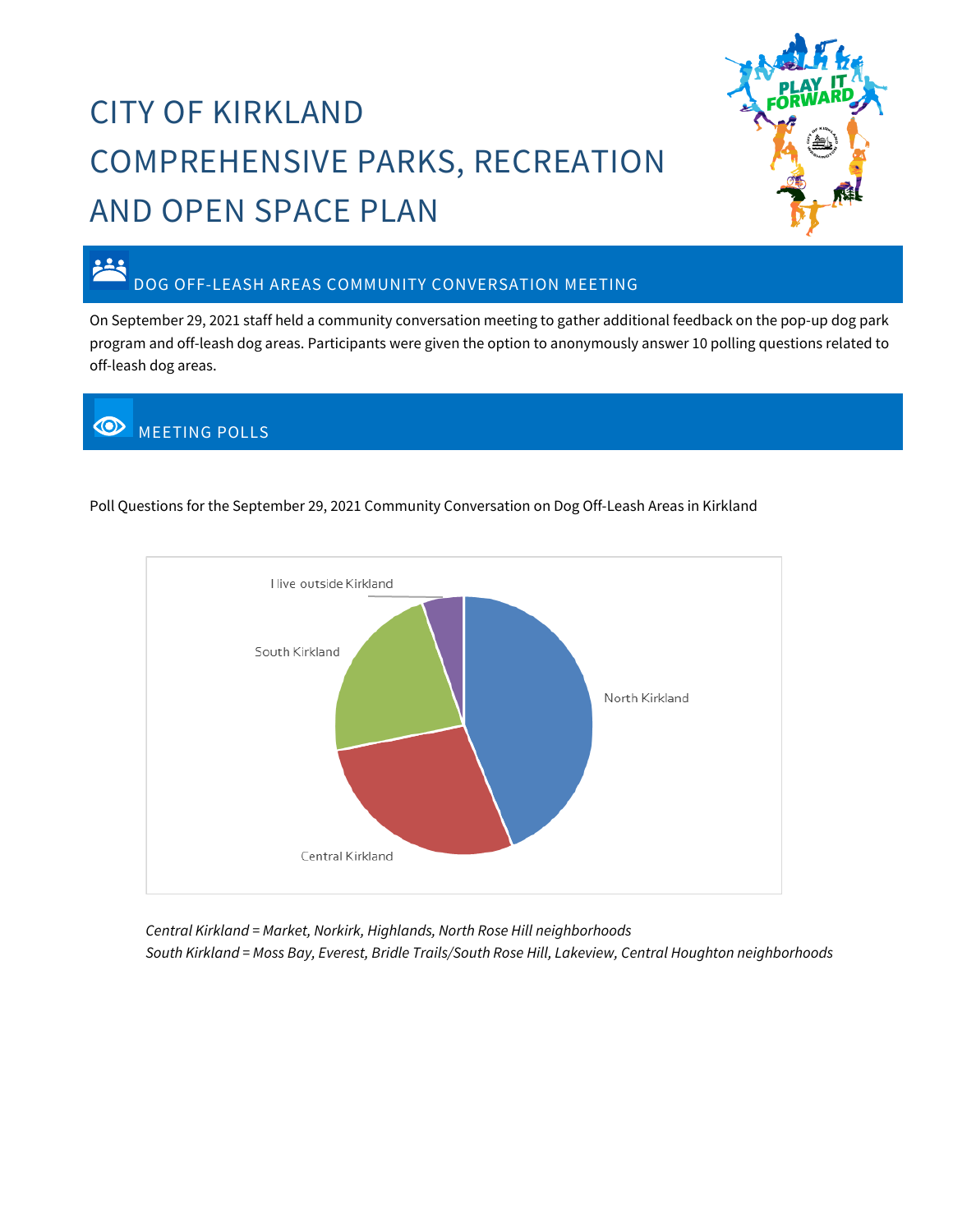

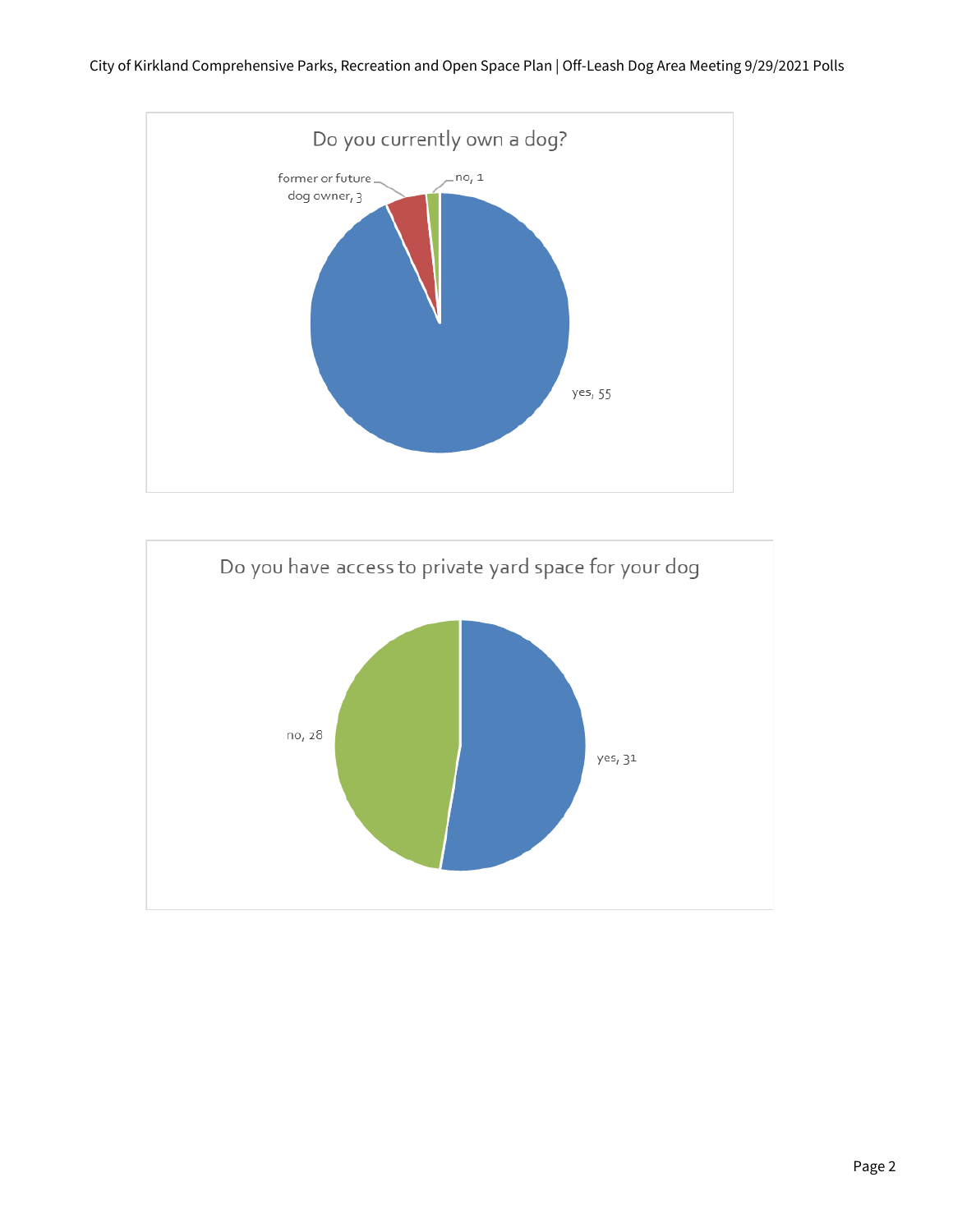

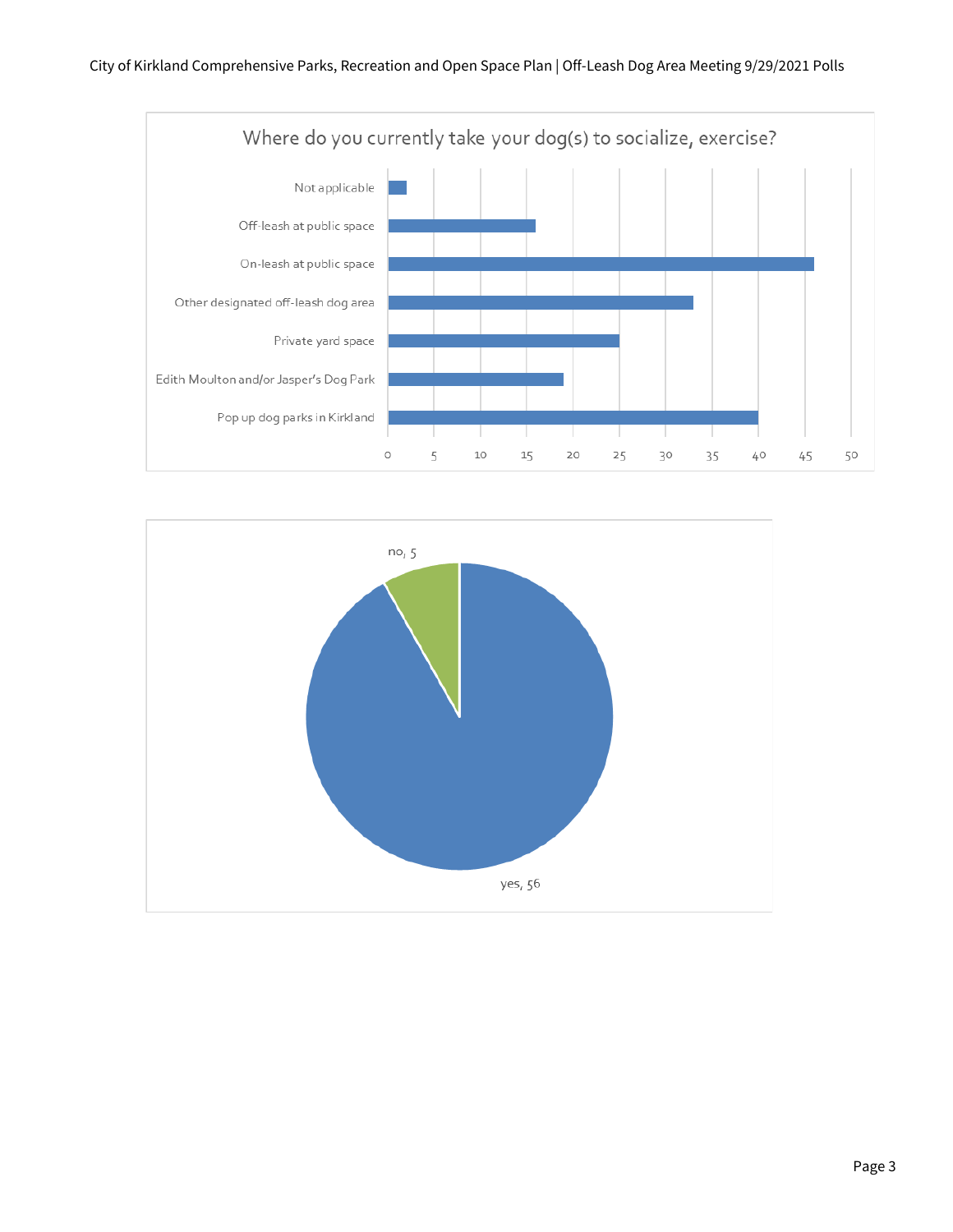## City of Kirkland Comprehensive Parks, Recreation and Open Space Plan | Off-Leash Dog Area Meeting 9/29/2021 Polls



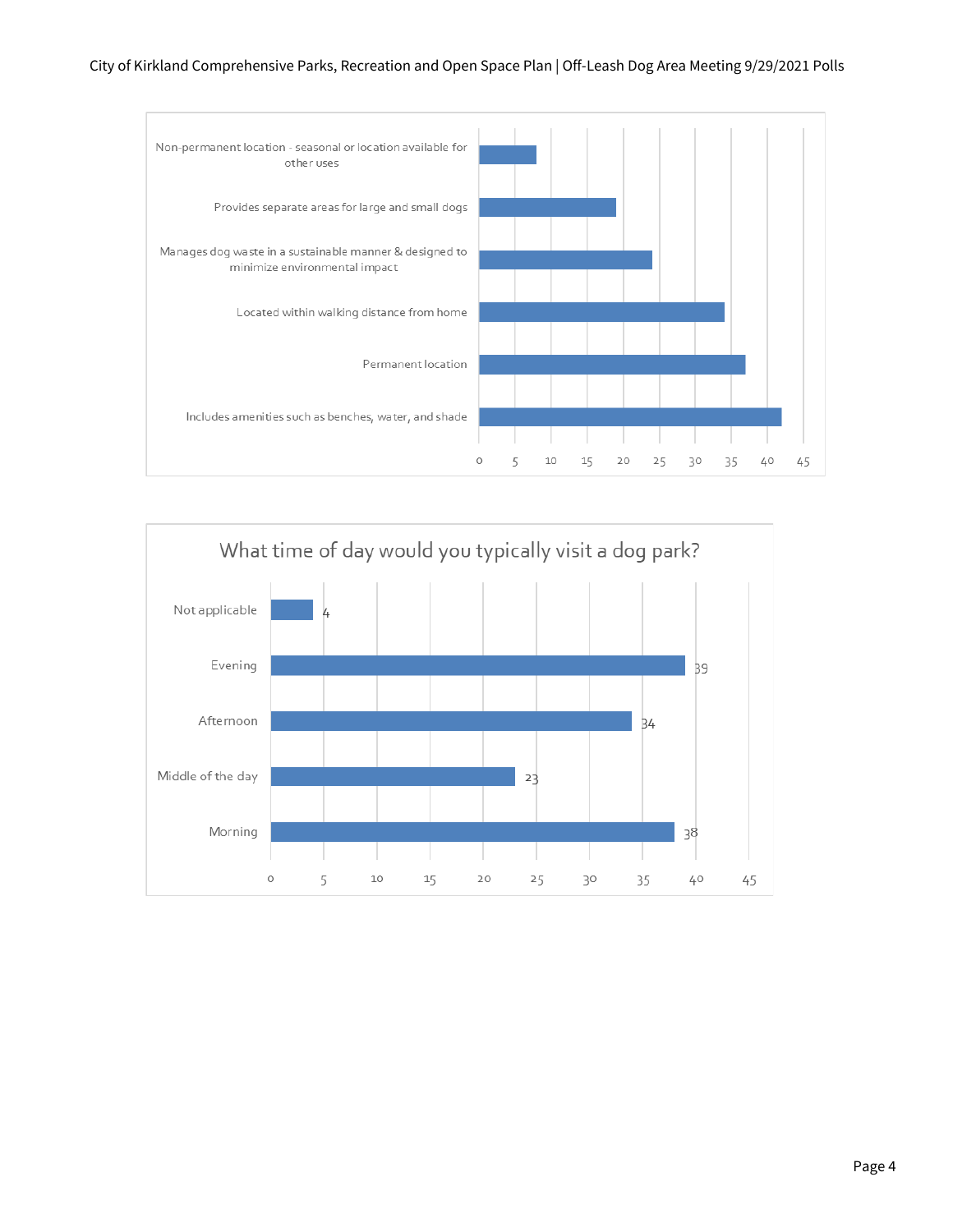

Other areas and comments from the chat / Q&A:

- Marymoor (8)
- Magnuson Park
- Willis Tucker
- Sniffspot (2)
- I often took my dogs to elementary schools in Kirkland
- Luther Burbank off leash is awesome
- Edmonds off leash area
- Robinswood (2)
- Bothell Landing pop up which is now closed
- Watershed Park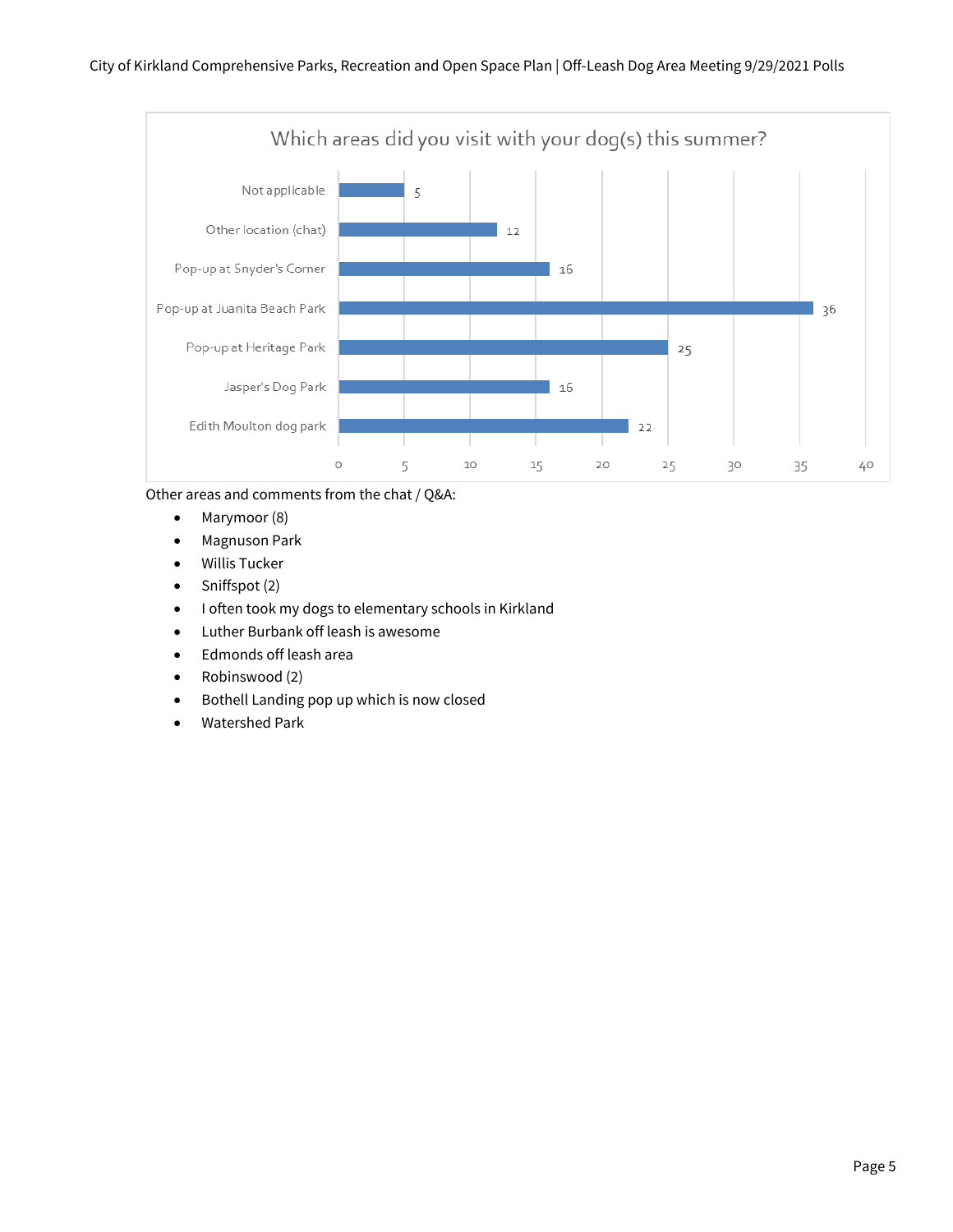

Other areas and comments from the chat / Q&A:

- Multi use community park. No fencing Like Medina park
- Everest (3)
- Finn Hill and any park with water access
- Add Lakeview Terrace Park
- Van Aalst park
- Somewhere in downtown Kirkland.
- I would like to see a bunch of participating parks and then rotate the pop-up parks among those.
- I also would lie a pop up in the highlands at the park at 100th at 116th big park that isn't used a lot by people
- Pop up in other parks that have less traffic. Heritage very popular for volleyball, and many other sports. The pop up prevented this activity
- Would really like a repeat for Heritage Park either as Pop Up or permanent ideally!